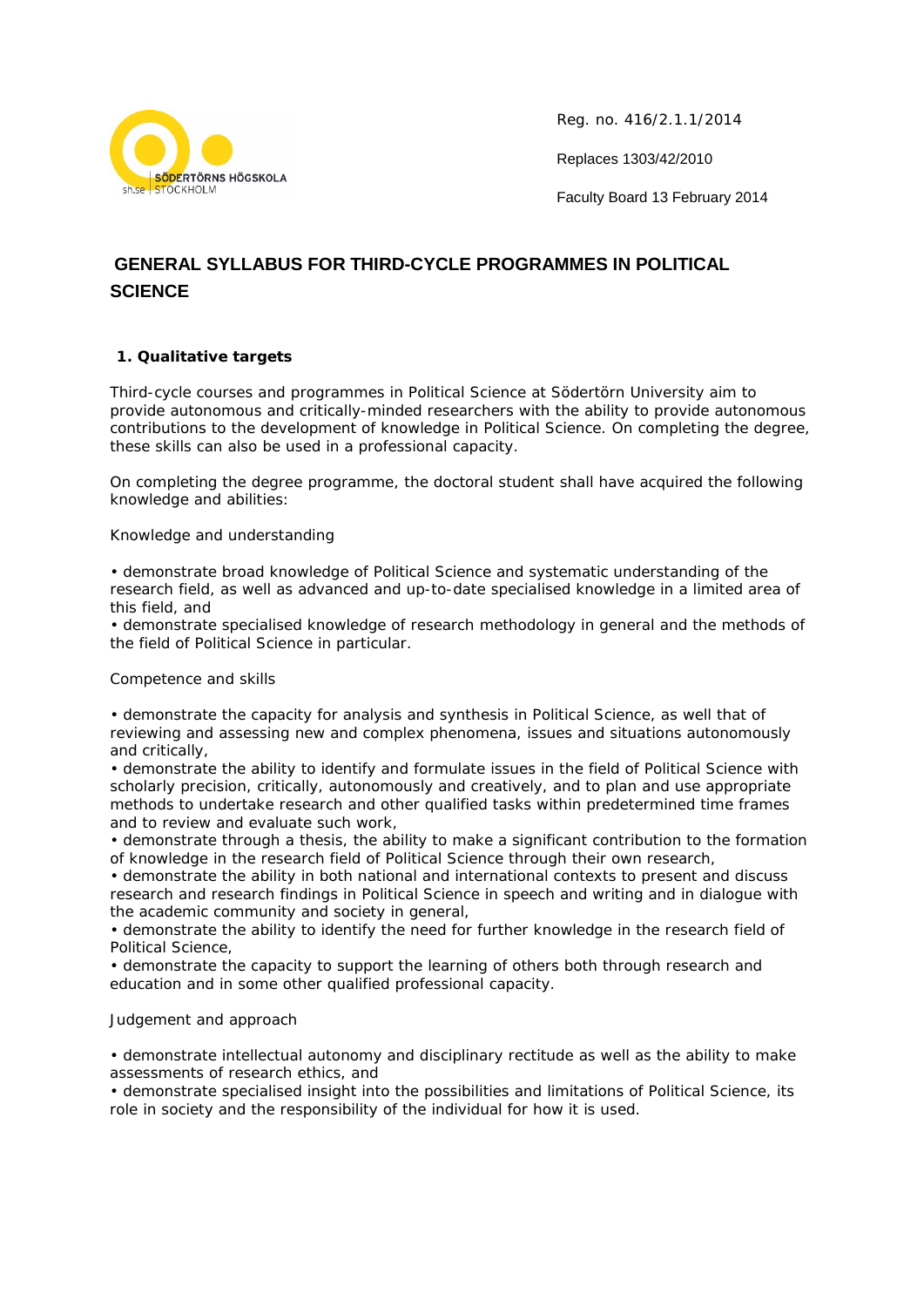For the Degree of Licentiate, the student shall be able to:

## *Knowledge and understanding*

• demonstrate knowledge and understanding in Political Science, including current specialist knowledge in a limited part of this field, as well as knowledge of research methodology in general and the methods of Political Science research in particular.

#### *Competence and skills*

• demonstrate the ability to identify and formulate issues with scholarly precision critically, autonomously and creatively in the field of Political Science research, to plan and use adequate methods to conduct a limited piece of research

• demonstrate the ability in both national and international contexts to present and discuss Political Science research and research findings in speech and writing and in dialogue with the academic community and society in general, and

• demonstrate the skills required to participate autonomously in research and development work and to work autonomously in some other qualified capacity

#### *Judgement and approach*

- demonstrate the ability to make assessments of ethical aspects of their own research
- demonstrate the ability to identify the need for further knowledge.

## *Local intended learning outcomes*

In addition to the intended learning outcomes for the licentiate and doctoral degrees, after completing the degree programme the third-cycle student shall

• demonstrate broad knowledge in the area of Politics, Economy and the Organisation of Society (knowledge and understanding)

• be able to autonomously apply this knowledge in the analysis of an area that is relevant to the subject (competence and skills)

## **2. Entry requirements**

A person is eligible for third-cycle education if they fulfil the general entry requirements and the specific entry requirements. The applicant must also be assessed as possessing the necessary capability to complete the programme.

#### *2.1 General entry requirements*

A person meets the general entry requirements for third-cycle courses and study programmes if they

1. have been awarded a second-cycle qualification

2. fulfilled requirements for courses comprising at least 240 credits of which at least 60 credits were awarded in the second-cycle, or

3. acquired substantially equivalent knowledge in some other way in Sweden or abroad. The Faculty Board may permit an exemption from the general entry requirements for an individual applicant, if there are special grounds.

## *2.2 Specific entry requirements*

A person meets the specific entry requirements if they have knowledge equivalent to 90 credits in Political Science and a pass grade on a Master's level degree project in Political Science, or has acquired equivalent knowledge abroad or through a previously awarded degree. If there are special grounds, the Faculty Board may permit an exemption from the specific entry requirements for an individual applicant.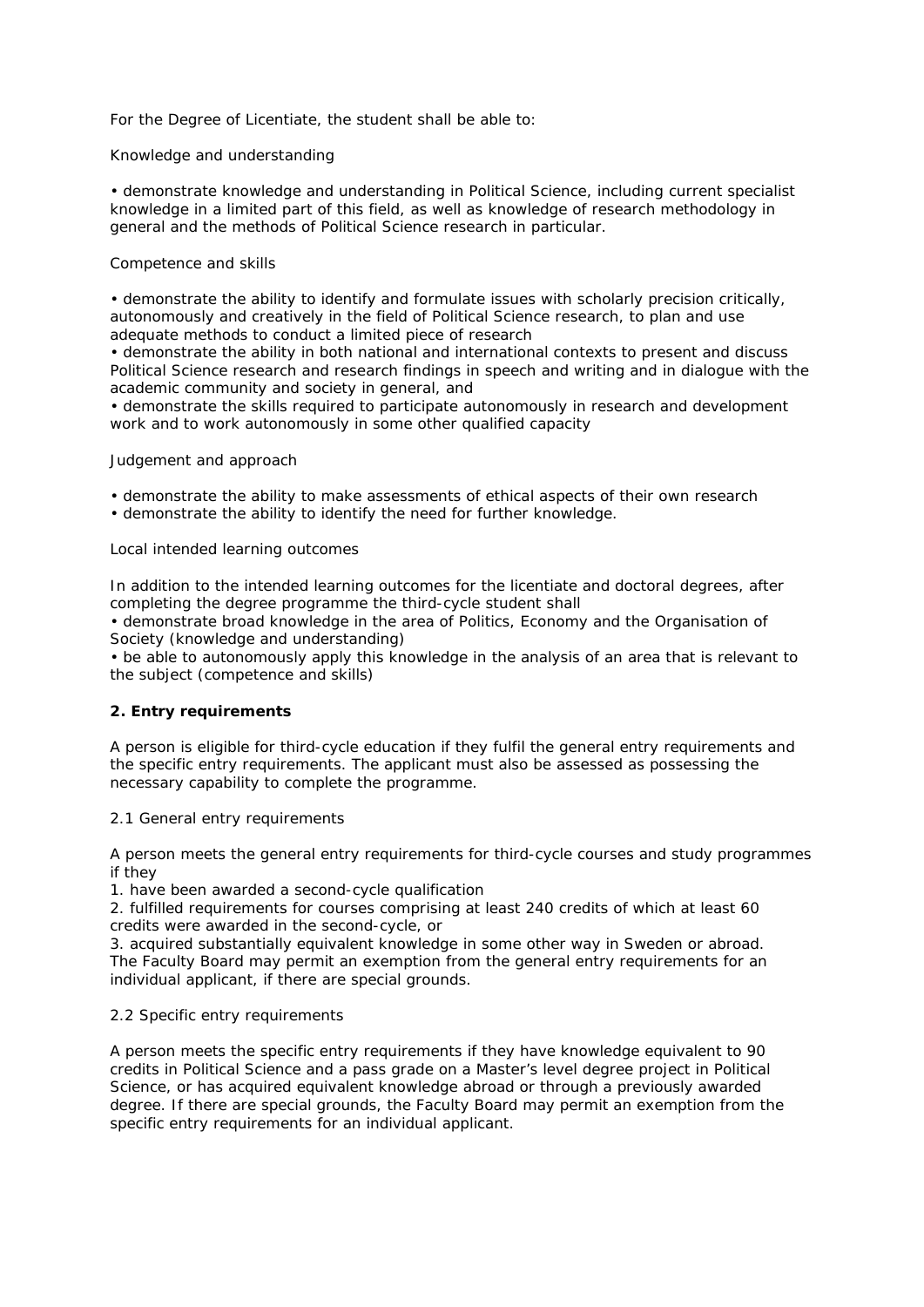#### **3. Admission and selection**

Applications for admission to a third-cycle programme shall be submitted to Södertörn University. Admission regulations are stated in the Regulations for Third-Cycle Education at Södertörn University.

A curriculum vitae shall be appended to the application, as well as the texts and other documents that the applicant wishes to refer to and, where relevant, a short plan for the proposed thesis.

Admissions to third-cycle courses and programmes shall, except in exceptional circumstances, take place collectively. This not only applies to doctoral studentships, but also to other forms of doctoral positions. This is a procedure that promotes competition and strengthens the applicants' legal certainty.

Before deciding on admissions to third-cycle education, the subject's supervisory staff shall assess:

- 1. the applicant's merits and competence,
- 2. the quality of the research project,
- 3. the suitability and feasibility of the research project as a doctoral project,
- 4. the funding plan,
- 5. whether issues of research ethics have been considered, and

6. whether sufficient collected supervisory capacity exists to provide good and professional guidance and relevant expertise.

In addition to the entry requirements, admissions to third-cycle education are based primarily on the assessed ability to benefit from third-cycle studies.

On assessing the ability to benefit from the programme, special emphasis is placed on merits and the competence displayed in previous academic works (essays or articles). Based on the essays (where relevant), idea outline and other documentation, the autonomy and originality of the problem's formulation and analysis are assessed, as are the ability to problematise, theoretical and methodological awareness, systematics and stringency, scholarly maturity, critical approach and previously proven ability to comply with deadlines. Priority is given to the underrepresented gender in cases where merits are otherwise equal.

In association with admission to BEEGS, the research plan will also be assessed according to its links to the graduate school's specific geographic area; its focus on the Baltic states or Eastern Europe.

In addition, the supervisory staff should consider the candidate's desire and ability to participate in and actively contribute to the subject's research environment.

The actual review and selection of the applicants is organised via the subject's supervisory staff. At a preparatory stage the staff can conduct a review of the applicant's formal merits and qualifications in a working group that is appointed by the subject's supervisory staff. Where relevant, this working group cooperates with the graduate school, BEEGS, or person responsible for the project that has proposed admission using project funding. The working group also conducts a check of the candidate's formal qualifications. As work progresses, it is reported to the supervisory staff. The group then produces a written proposal for a ranking of the applicants, with reasoning.

The supervisory staff then process the issue. The applicants are selected using the selection criteria given above, and the staff rank a limited number of applicants in a leading group. A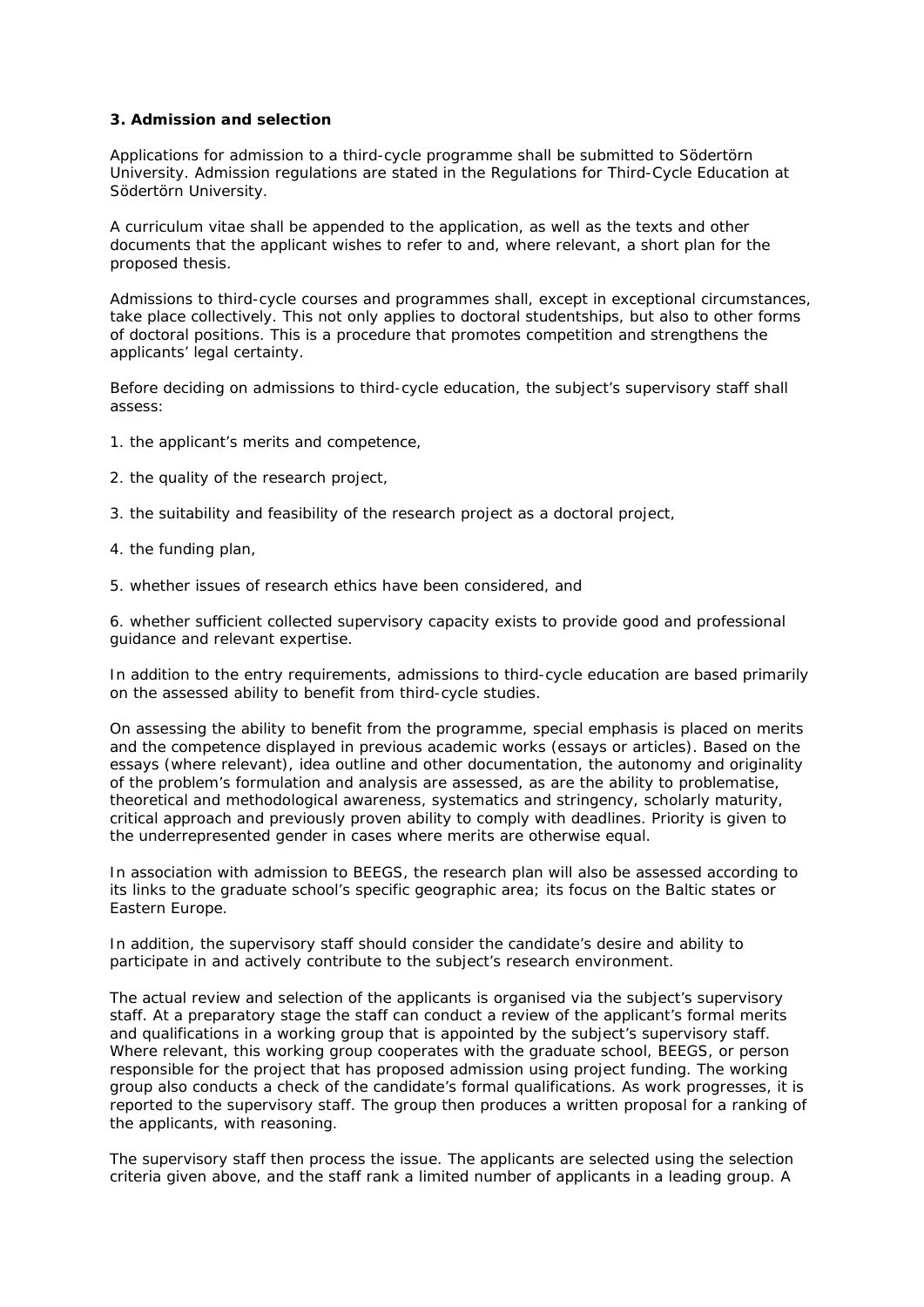representative of the doctoral students in the subject may be present during this process.

When a leading group of applicants is apparent, interviews should be conducted. These provide the opportunity for the supervisory staff to gather additional information. The primary aim of the interviews is to familiarise the applicant with the subject and the research area.

An individual study and funding plan is drawn up when the doctoral student commences their employment. A proposal is also made regarding the principal supervisor and other supervisor, which is confirmed by the supervisory staff at the end of the doctoral student's first semester. Note that the supervisory staff, after consultation with the doctoral student, may later appoint another supervisor. When this process is complete, the final proposal is submitted to the body decided upon by the Faculty Board.

#### **4. The main content of the programme**

The third-cycle programme in Political Science that concludes with a doctoral degree covers four years of full-time study and has a course component worth 75 credits and a doctoral thesis of 165 credits.

The course component is organised so that 45 credits (52.5 credits for doctoral students admitted to BEEGS) are compulsory courses and 30 credits are elective courses (22.5 credits for doctoral students admitted to BEEGS).

#### Compulsory courses

The compulsory courses consist of a number of courses common to the research area: *Research Design* (7.5 credits) *Truth, Construction and Subjectivity: Contemporary Issues in the theory of Scientific Knowledge* (7.5 credits) *Organisations and institutions* (7.5 credits) *Qualitative Research Methods* (7.5 credits) *Quantative Research Methods* (7.5 credits)

The following compulsory courses are offered in Political Science at third-cycle level:

#### *Political Science Theory* (7.5 credits)

The aim of the course is to critically and constructively review how various schools of thought in Political Science promote different assumptions and perspectives, and how these can result in the forming of different theories and results.

Doctoral students admitted via BEEGS have an additional compulsory course, namely *Contemporary Research into the Baltic Sea Region and Eastern Europe* (7.5 credits).

#### Elective courses

Other courses are elective and are chosen in consultation with the supervisors and with particular consideration of what is suitable for the doctoral student's thesis work. Elective courses can be studied at other higher education institutions (HEI) in Sweden or abroad, or as special courses at the home HEI. The courses on offer also include the doctoral courses that are offered at BEEGS by international visiting researchers. In addition, some of these courses will be taught by teachers from one or more of the subjects included in the research area.

Elective courses worth no more than 15 credits can also be studied through independent study, adapted to

the thesis' theme, which is decided in consultation with the supervisor and the subject's head of third-cycle studies.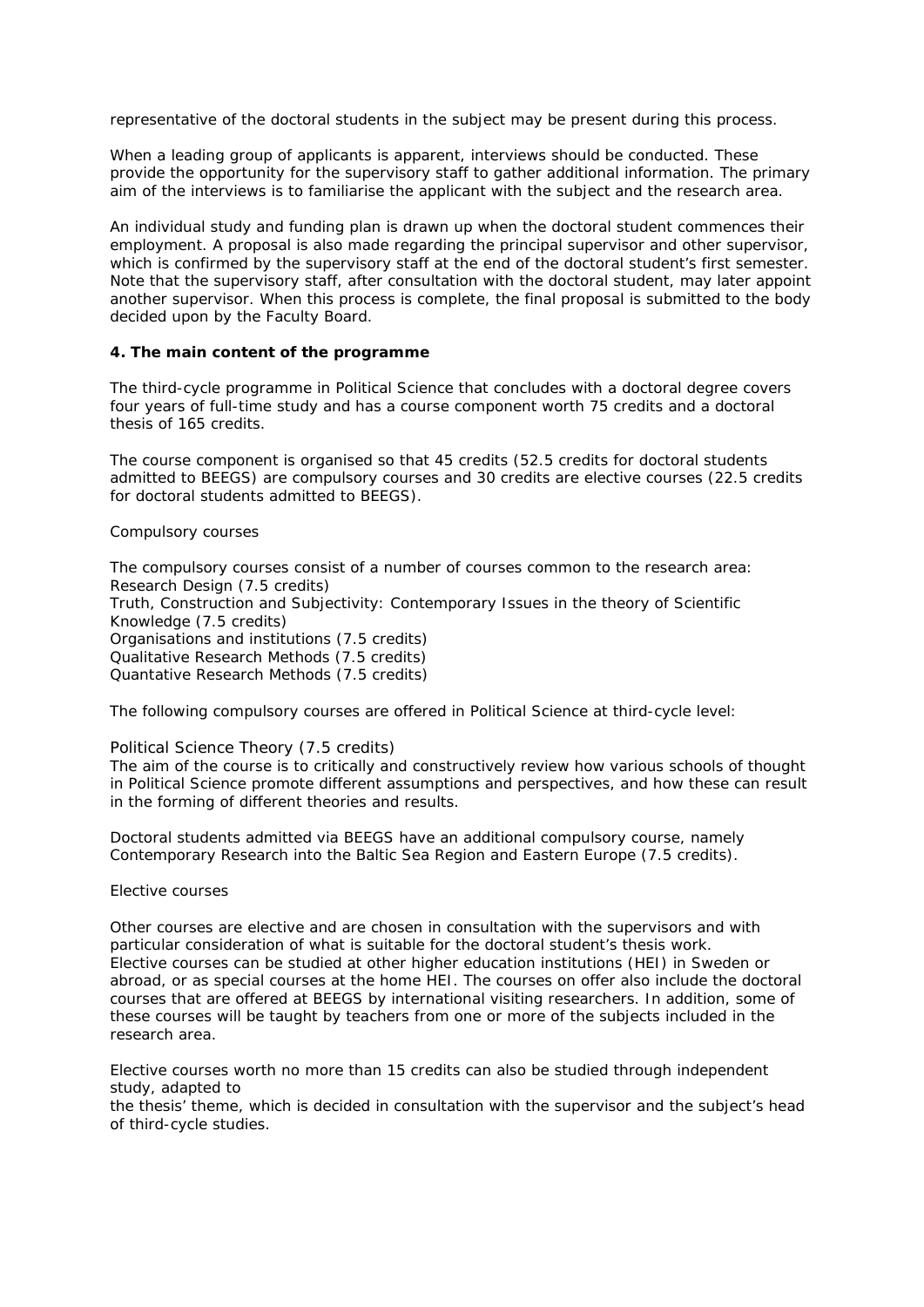#### **5. Programme design**

At third-cycle level, courses and thesis work shall be undertaken in parallel. Even if the first year is dominated by courses, the doctoral student shall start work on their thesis at an early stage. This work is presented at the subject's research seminars. Within one year of admission, the doctoral student shall present his or her thesis plan or introductory essay. After this, the doctoral student shall present at least two stages of the thesis at the subject's research seminars. The doctoral student shall conduct ongoing discussions with their supervisor about how studies are progressing.

Two supervisors are appointed for each doctoral student, of which one shall be the principal supervisor and have primary responsibility for the doctoral student's studies – including work on the thesis – and one other supervisor. If necessary, additional supervisors may be appointed. The principal supervisor shall normally be employed at Södertörn University. The supervisors shall have doctorates and the principal supervisor shall have a level of competence equivalent to associate professor. At least one of the doctoral student's supervisors shall have completed supervisor training.

A doctoral student who so requests shall be allowed to change supervisor. There is no need to provide a reason for the request.

An individual study plan shall be drawn up for each doctoral student. The individual study plan shall include a time plan for the doctoral student's education, information about how the doctoral student's supervision is organised, a description of the other obligations that the doctoral student, supervisors and school (or BEEGS) have during the period of study, and what is otherwise necessary for studies to be conducted in an effective manner.

The individual study plan is reviewed at least once per year by the subject's head of thirdcycle studies in consultation with the supervisory staff. During the review, supervisors provide information about how studies are progressing. After consultation with the doctoral student and supervisors the supervisory staff may propose changes to the individual study plan. The revised study plan is presented to the research area's steering group and the Faculty Board.

The subject's head of third-cycle studies, the head of subject and the head of school shall certify in writing that they have read the individual study plan and the changes made to it Doctoral students are entitled to supervision during the period their studies are funded, unless the vice-chancellor has decided otherwise with reference to the Higher Education Ordinance.

The period of study may only be extended if there are special grounds for doing so. Such grounds may be leave of absence because of illness, leave of absence for service in the defence forces or an elected position in a trade union or student organisation, or parental leave.

A doctoral student may participate in work at the school to no more than 20% of their total study period. The doctoral student shall be compensated for this with the equivalent extension to their period of study. The doctoral student is also expected to contribute to common activities at the school.

The following procedure is normally applied before the public defence of thesis. When the supervisors assess that the doctoral student has around 60 thesis credits remaining, a group of reviewers is appointed that includes the supervisors and another member of the subject's supervisory staff. This group issues recommendations for the continued work on the thesis.

When the doctoral student has completed a coherent manuscript, a test public defence is held in which the current thesis is defended at a research seminar. After additional work on the manuscript a group of reviewers from the supervisory staff evaluate if and when the thesis is ready to be presented at a public defence.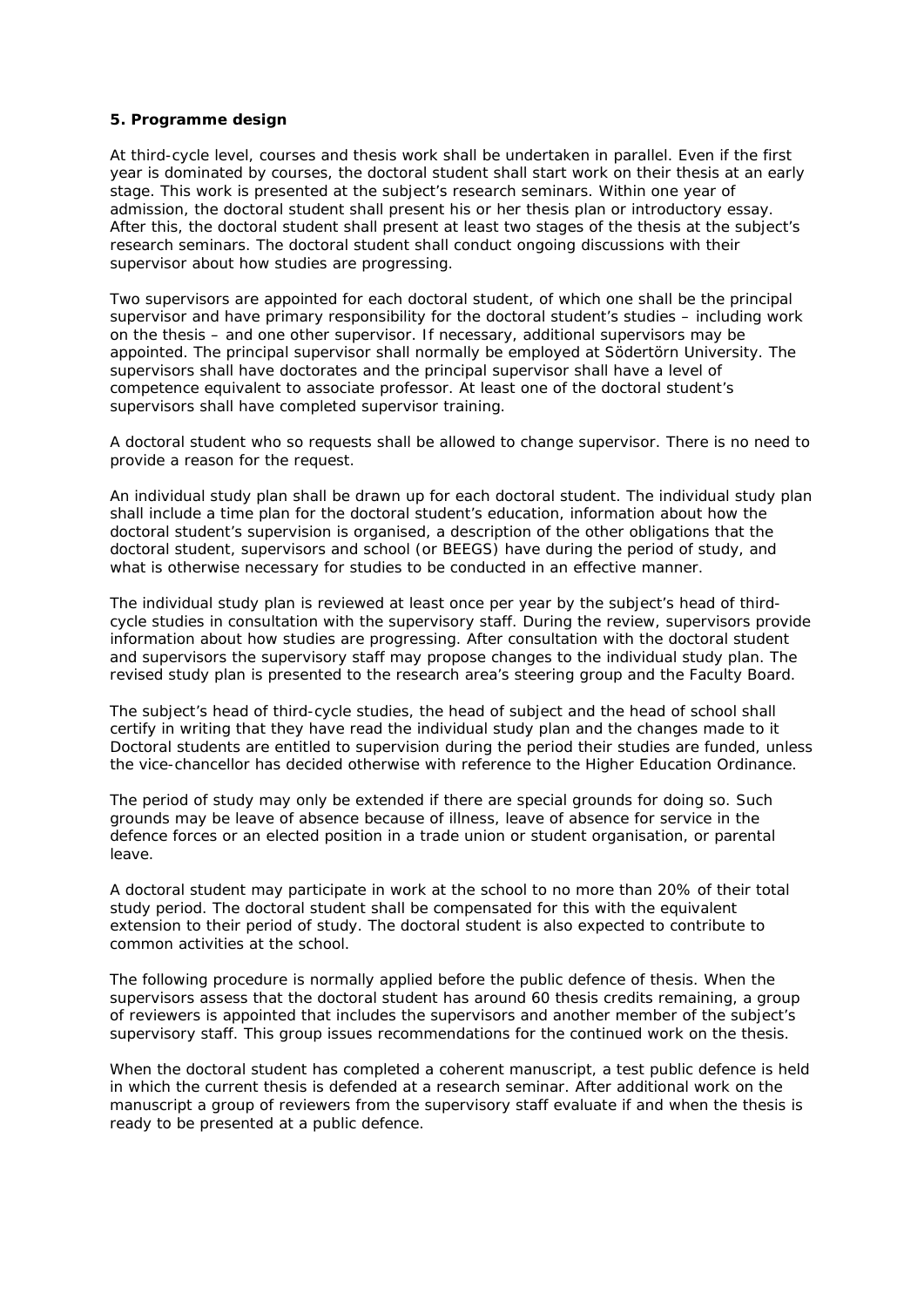#### **6. Examination**

Each third-cycle course concludes with a written or oral examination. The examination can receive one of the following grades: Pass or Fail. The grade shall be determined by a teacher specially nominated by the head of subject (the examiner). The following categories of teachers may be appointed as an examiner in third-cycle education: Professor, associate professor and, in exceptional cases, permanently-employed senior lecturers. The supervisory staff includes professors and doctors who are permanently employed.

A doctoral student who has completed third-cycle courses at another unit at the university may, after admission, request a credit transfer for these after approval by the subject's head of third-cycle studies and after consultation with their supervisors. The same applies to courses offered at the university or courses organised at another faculty at another HEI. Credit transfer for courses shall be approved by the subject's head of third-cycle studies and validated by the body/bodies decided by the Faculty Board.

Credits can be transferred for courses at second-cycle level worth no more than 30 credits.

A doctoral thesis shall be either a unified and coherent scholarly work (monograph) or a compilation thesis that consists of academic papers, an introduction and summary that form summarising chapter.

At least one of the papers in a compilation thesis shall be accepted for publication in a peer review journal. Other contributions shall be reviewed in a scholarly form. However, just as with monograph theses, it is the overall assessment of the compilation thesis' scholarly quality that is the determining factor.

Theses and papers in compilation theses that are authored by several people may only be approved for licentiate or doctoral degrees if it is possible to differentiate the author's contributions.

The subject and language of the thesis are decided in consultation with the supervisors. A summary in English should be appended to a thesis in Swedish.

The doctoral thesis shall be presented and defended orally in public. The time and place for the public defence is decided by the vice-chancellor. It must take place during a semester. A decision regarding an exemption for a public defence in another place or at another time is taken by the vice-chancellor after special request. The public defence and thesis shall be announced in good time (at least three weeks) before the date of the public defence.

The defence shall be led by a chairperson. At the defence there shall be a faculty examiner who reviews the thesis' scholarly quality. The faculty examiner shall have at least associate professor level expertise. The supervisory staff, in consultation with the head of subject, propose the chair of the public defence, faculty examiner and examining committee. The decision is taken by the Faculty Board or another body appointed by the Faculty Board. The grade for a doctoral thesis shall be decided by an examining committee. The faculty examiner may be present at the meeting of the examining committee and participate in the discussion, but not in making decisions. The same applies to the supervisors and the chair of the public defence.

Normally, an examining committee in the subject has three members, of which one shall be appointed chair. The composition shall normally be as follows: one member comes from the subject at Södertörn University, a member comes from another subject at Södertörn University, and one member comes from the Political Science department at another HEI. A person who has supervised the doctoral student may not be a member of the examining committee. The committee shall itself appoint its chair. An even gender distribution shall be aimed for when appointing the examining committee.